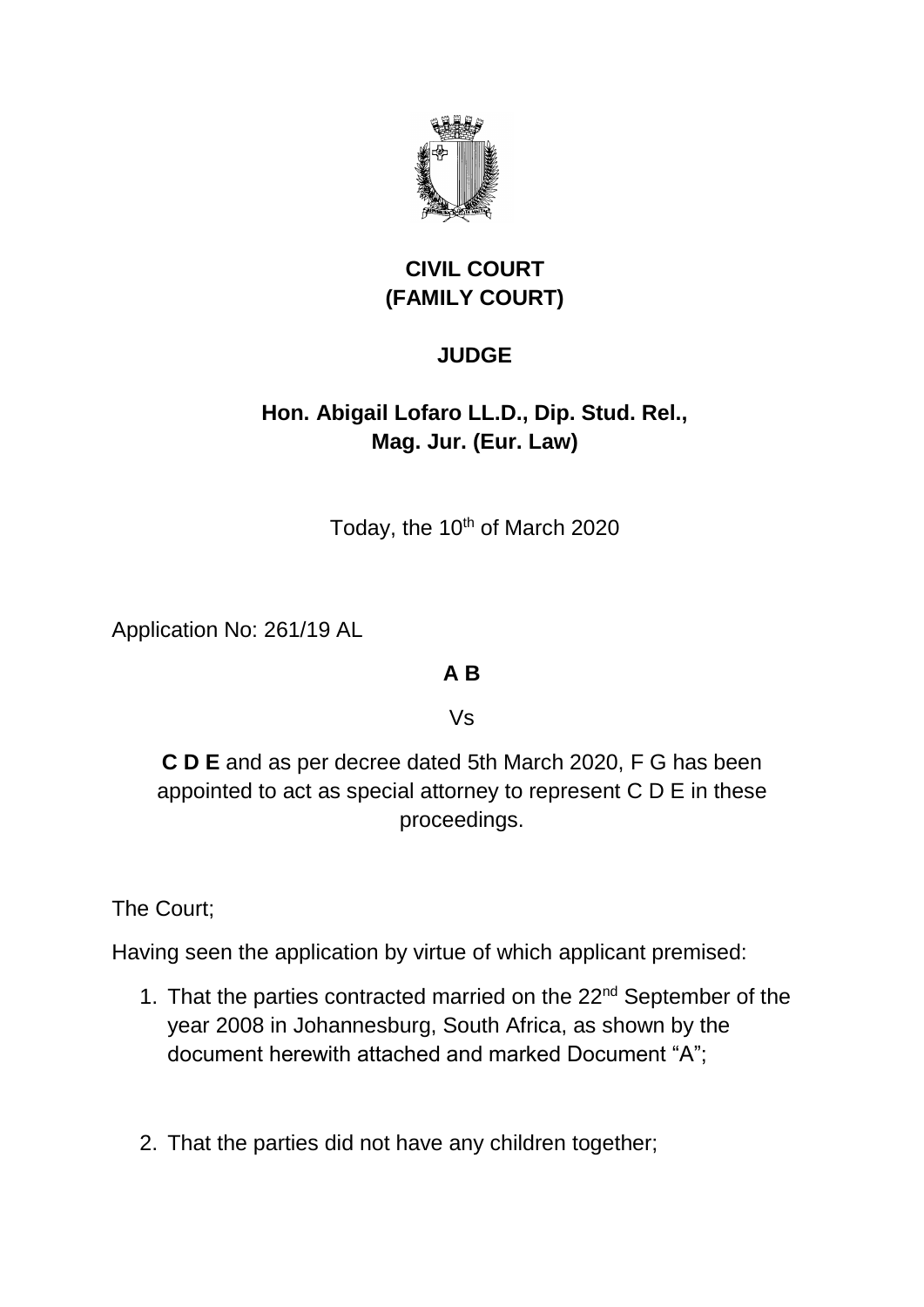- 3. That the parties obtained a personal separation in terms of a public deed dated 30th April 2019 following a decree of the Honourable Civil Court (Family Section) dated 29<sup>th</sup> March two thousand and nineteen (2019).
- 4. That the parties have been de facto separations since 31<sup>st</sup> December of the year two thousand and eight (2008).
- 5. That there is no reasonable prospect of a reconciliation between the parties since, apart from the fact that the parties have been separated for over four (4) years, they have totally separate and independent lives and whereas the applicant resides in Malta, the respondent residence outside Malta;
- 6. That there are no pending claims of arrears in maintenance between the parties, since the parties reciprocally renounced to the right to request and obtain maintenance from one another, as it results from clause number two (2).
- 7. That these facts are comprised in and satisfy the conditions and criteria contemplated in Article 66 of Chapter 16 of the Laws of Malta in order that the parties obtain a divorce;

Therefore, the exponent requests this Court:

- 1. To pronounce the divorce, or the termination of the marriage between the parties
- 2. To order the Registrar of Courts to inform the Director of Public Registry within a short and peremptory time period as may be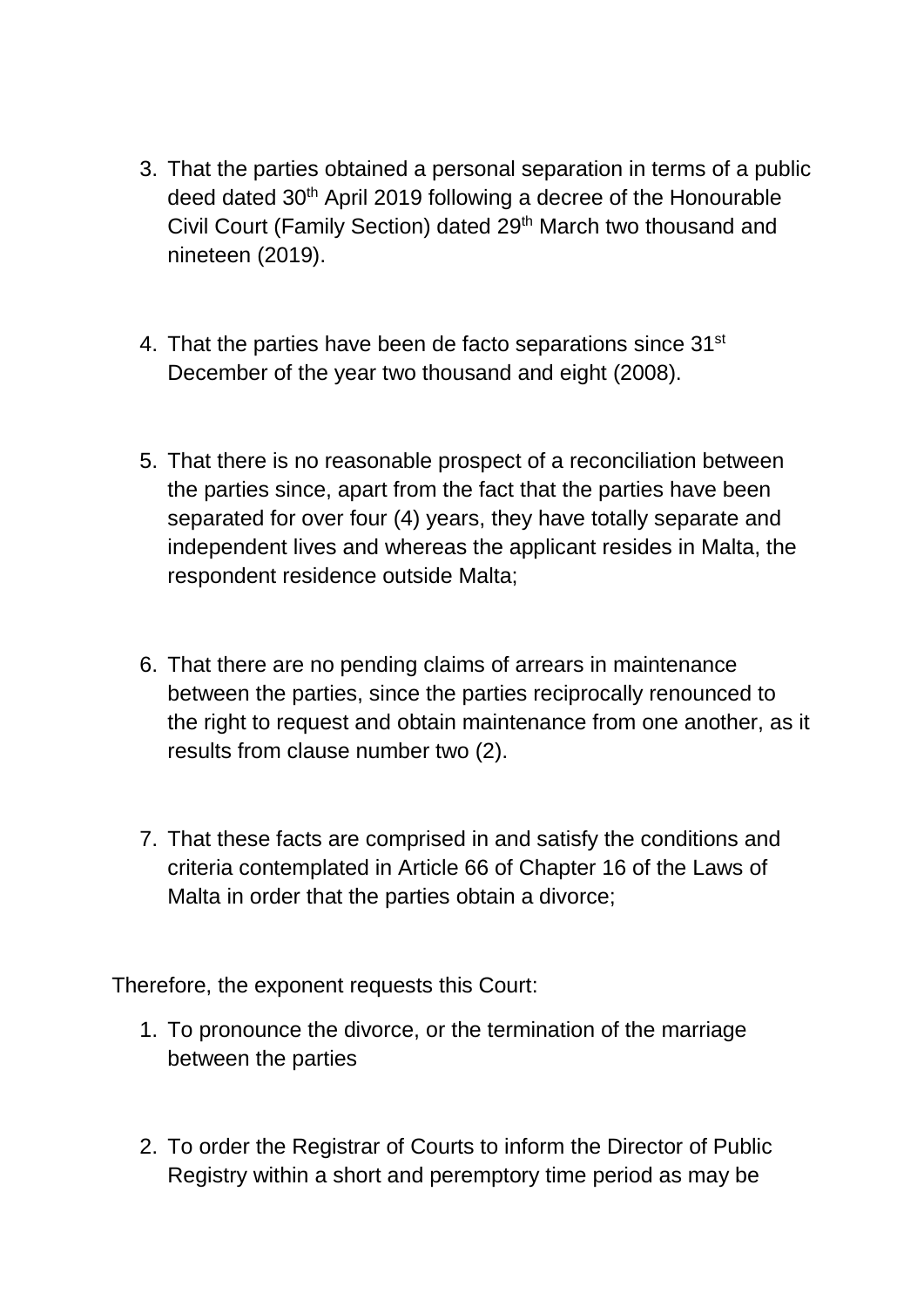established by this Honourable Court of the termination of the marriage between the parties, so that the registration and annotation in the relative civil acts is carried out in the Public Registry in terms of Article 66A(4) of the Civil Code, Chapter 16 of the Laws of Malta.

Having noted that respondent presented, through his attorney, a special power of attorney whereby he appointed F G to act as his special attorney in these proceedings;

Having seen parties' affidavits duly sworn by them;

Having seen Section 66 B of Chapter 16 of the Laws of Malta;

Having seen all the acts of these proceedings;

#### Considers:

The Court considers that applicant has successfully satisfied all the requisites required by Law for the court to pronounce the divorce between the parties since she proved that parties have been *de facto* separated since the 31st December 2008 and legally separated since the 30th April 2019;

Having seen that the applicants also proved that there is no reasonable prospect that they can reconcile and that there is no maintenance due between the parties;

Therefore the Court acceedes to the request, pronounces the divorce and orders the Registrar of Courts to inform the Director of the Public Registry